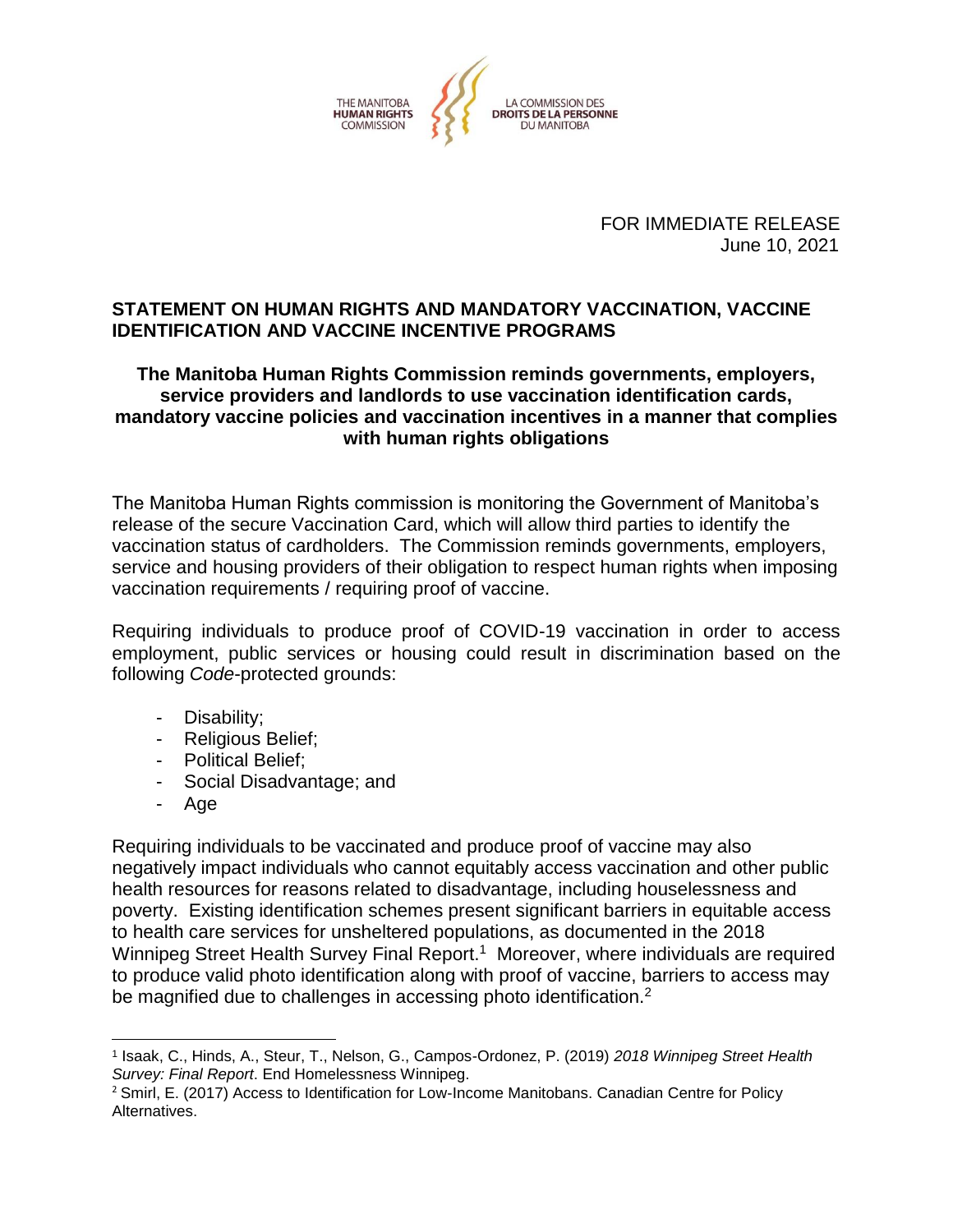The Commission is also mindful that imposing identification requirements can result in adverse effects for communities that are more disproportionately impacted by carding, profiling or other identification requirements, such as Black, Indigenous and people of colour and people with disabilities.

### **Where mandatory vaccine and vaccine identification requirements are put in place, these requirements must be justifiable**

To be permissible under human rights law, mandatory vaccination requirements, or the use of vaccination identification, must satisfy the standard set out by the Supreme Court of Canada in in *British Columbia (Public Service Employee Relations Commission) v. BCGSEU*, 1999 CanLII 652 (SCC), [1999] 3 SCR 3 ("Meoirin") and *[British Columbia](https://www.canlii.org/en/ca/scc/doc/1999/1999canlii646/1999canlii646.html?searchUrlHash=AAAAAQAHZ3Jpc21lcgAAAAAB&resultIndex=4)  [\(Superintendent of Motor Vehicles\) v. British Columbia \(Council of Human Rights\)](https://www.canlii.org/en/ca/scc/doc/1999/1999canlii646/1999canlii646.html?searchUrlHash=AAAAAQAHZ3Jpc21lcgAAAAAB&resultIndex=4)*, 1999

CanLII 646 (SCC), [1999] 3 SCR 868 ("Grismer"). The three-part standard requires that

- 1. The requirement for vaccination has a rational connection to the employment or provision of the service;
- 2. The requirement for vaccination be adopted in an honest and good faith belief that it is necessary to the fulfillment of a legitimate employment or service-related purpose;
- 3. The requirement for vaccination is reasonably necessary for the purpose of service provision. This requires evidence that the requirement was imposed on the basis of real evidence, not speculation; that the requirement is designed to minimize the burden on employees or service users; that the requirement does not treat one particular group more harshly than others without justification; and that alternatives approaches to the vaccine requirement were investigated and considered but could not be adopted without incurring undue hardship. In other words, the requirement for vaccination / vaccination identification must "incorporate every possible accommodation to the point of undue hardship, whether that hardship takes the form of impossibility, serious risk or excessive cost".<sup>3</sup>

Undue hardship must be established on the basis of real evidence, and is fact dependent. Certain contexts may present varying degrees of risk, which must be considered when establishing whether a requirement for mandatory vaccination is justified under human rights law in accordance with the standard set out above.

Governments, employers, service and housing providers must also be mindful of the emerging data related to vaccination, including varying rates of effectiveness amongst vaccine products, the complexities presented by COVID-19 variants, the delay of second dosage and its implications for vaccine efficacy, and broader vaccine uptake. This information will be relevant to the determination of whether the implementation of a

 $\overline{a}$ 

<sup>3</sup> *[British Columbia \(Superintendent of Motor Vehicles\) v. British Columbia \(Council of Human Rights\)](https://www.canlii.org/en/ca/scc/doc/1999/1999canlii646/1999canlii646.html?searchUrlHash=AAAAAQAHZ3Jpc21lcgAAAAAB&resultIndex=4)*, 1999 CanLII 646 (SCC), [1999] 3 SCR 868., at para 32.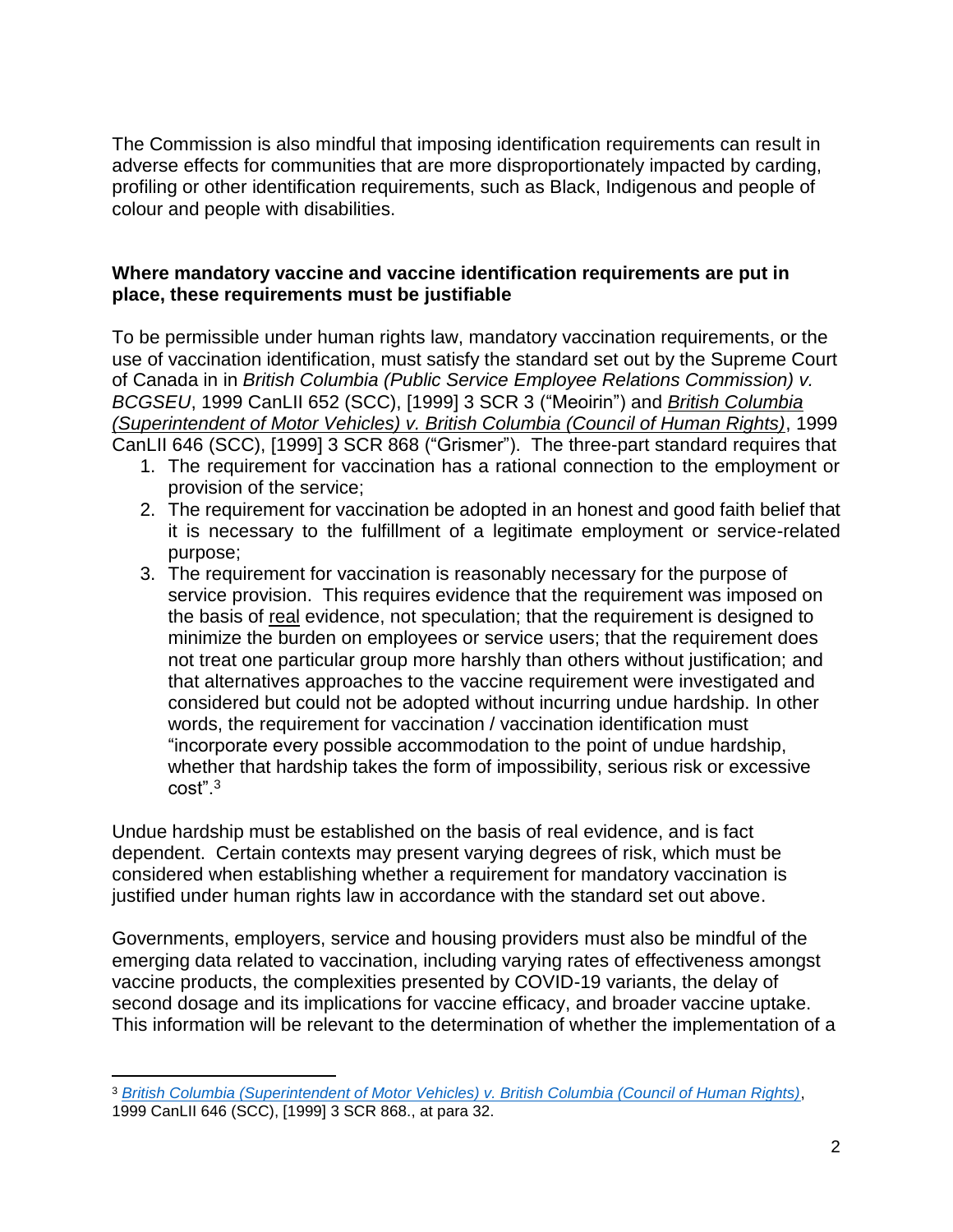vaccine requirement would be deemed reasonably necessary to accomplish its broader employment or service related objectives.<sup>4</sup>

Moreover, the specific context of implementation (i.e. personal care homes, hospitals, etc.) will impact whether the requirement for vaccination can be justified under human rights law. In other words, governments, employers, service and housing providers will need to consider the particular and distinct risks presented in specific contexts to determine whether a mandatory vaccination requirement / vaccination identification requirement is *bona fide* and reasonable in accordance with the standard set out above.

## **Reasonable Accommodation Must be Provided**

Should a government, employer, service or housing provider proceed with the implementation of a vaccination requirement, reasonable accommodation must be provided to the point of undue hardship. Existing mandatory vaccination schemes in the context of educational systems or for health care workers provide exemption clauses for medical, religious or conscientious objection in accordance with human rights related obligations.<sup>5</sup> Due consideration will need to be given to how rights to reasonable accommodation will be upheld when imposing this requirement. In accordance with the requirement to provide reasonable accommodation, the Commission cautions against the implementation of blanket policies requiring vaccination that do not provide for accommodation.

## **Vaccine Incentives**

*The Code's* protected characteristics of disability, social disadvantage, religious belief, age and political belief may need to be considered when governments, employers, service or housing providers incentivize vaccination. Under *The Code*, organizations cannot deny someone access to a good, benefit or program for reasons related to a *Code*-protected ground, unless that denial can be reasonably justified. Therefore, governments, employers, service or housing providers must ensure that vaccination incentive programs do not limit the equality rights of *Code*-protected groups.

# **Summary**

The requirement for mandatory vaccination, or the imposition of vaccination identification or incentives has implications for both direct and indirect forms of discrimination for *Code*-protected groups. Such a requirement could result in denials of service or employment for individuals who for *Code*-related reasons cannot participate

 $\overline{\phantom{a}}$ 4 As noted by Flood, Thomas and Wilson, emerging data related to vaccine effectiveness may suggest that mandatory policies related to some vaccines may be more justifiable than others. See Flood, C., Thomas, B., and Wilson, K. "Mandatory vaccination for health care workers: an analysis of law and policy," *CMAJ* 08 February 2021;193 (6) E217-E220; <https://doi.org/10.1503/cmaj.202755>

<sup>5</sup> See Walkinshaw, E. Mandatory vaccinations: The Canadian picture *CMAJ* 08 November 2011; 183 (16) E1165-E1166; https://doi.org/10.1503/cmaj.109-3992